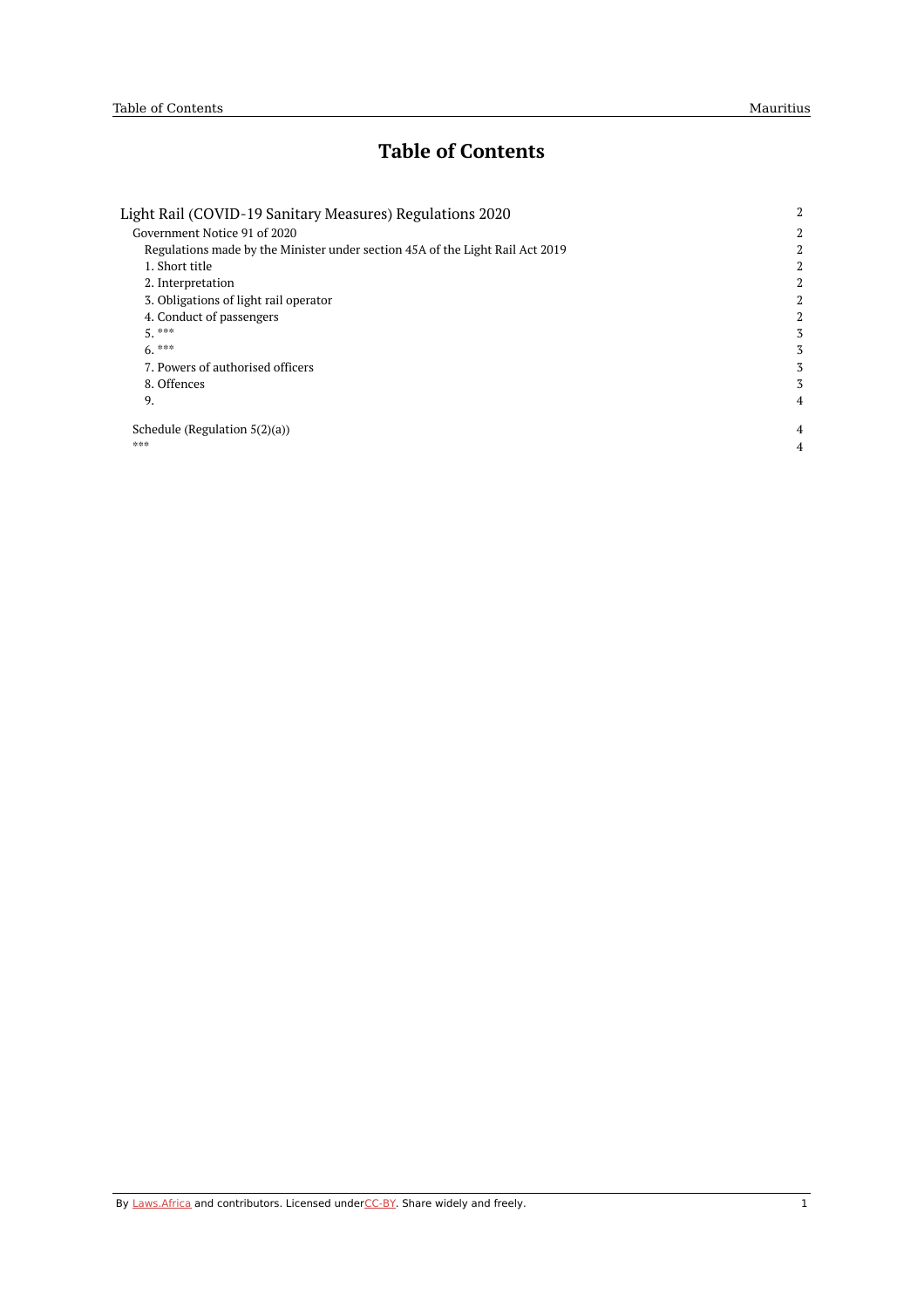#### **Mauritius**

# <span id="page-1-1"></span><span id="page-1-0"></span>**Light Rail (COVID-19 Sanitary Measures) Regulations 2020**

## **Government Notice 91 of 2020**

Published in [Government](https://commons.laws.africa/akn/mu/act/gn/2020/91/media/publication/mu-act-gn-2020-91-publication-document.pdf) Gazette no. 58 on 17 May 2020 **Assented to on 16 May 2020**

#### **Commenced on 16 May 2020**

*[Up to date as at 15 June 2020]*

*[Amended by Light Rail (COVID-19 Sanitary Measures) [\(Amendment\)](https://africanlii.org/akn/mu/act/gn/2020/103) Regulations 2020 (Government Notice 103 of 2020) on 30 May 2020]*

*[Amended by Light Rail (COVID-19 Sanitary Measures) (Amendment No. 2) Regulations 2020 [\(Government](https://africanlii.org/akn/mu/act/gn/2020/228) Notice 228 of 2020) on 15 June 2020]*

## *Regulations made by the Minister under section 45A of the Light Rail Act 2019*

#### <span id="page-1-3"></span><span id="page-1-2"></span>**1. Short title**

These regulations may be cited as the Light Rail (COVID-19 Sanitary Measures) Regulations 2020.

## <span id="page-1-4"></span>**2. Interpretation**

In these regulations –

"**Act**" means the Light Rail Act 2019;

"**senior citizen**" *[definition of "senior citizen" deleted by section 3 of [Government](https://africanlii.org/akn/mu/act/gn/2020/228) Notice 228 of 2020]*

"Work Access Permit" [definition of "Work Access Permit" deleted by section 3 of [Government](https://africanlii.org/akn/mu/act/gn/2020/103) Notice 103 of 2020]

## <span id="page-1-5"></span>**3. Obligations of light rail operator**

- (1) The light rail operator shall ensure that –
	- (a) the light rail premises are cleaned on a daily basis prior to, and after, operation;
	- (b) every light rail vehicle is regularly disinfected;
	- (c) hand sanitisers are made available on board every light rail vehicle;
	- (d) protective equipment is provided to personnel working on board a light rail vehicle and at a light rail station; and
	- (e) body temperature checks of passengers and of light rail crews are carried out before they board on, or when they are inside, any light rail vehicle.
	- (f) *[paragraph (f) deleted by section 4(a) of [Government](https://africanlii.org/akn/mu/act/gn/2020/228) Notice 228 of 2020]*
- (2) *[subregulation (2) deleted by section 4(b) of [Government](https://africanlii.org/akn/mu/act/gn/2020/228) Notice 228 of 2020]*

## <span id="page-1-6"></span>**4. Conduct of passengers**

- (1) Every person shall, whilst being on any light rail premises or light rail commuter facility –
	- (a) wear a protective mask over his mouth and nose;

By [Laws.Africa](https://edit.laws.africa/widgets/pdf-attribution) and contributors. Licensed und[erCC-B](https://edit.laws.africa/widgets/pdf-cc-by)Y. Share widely and freely.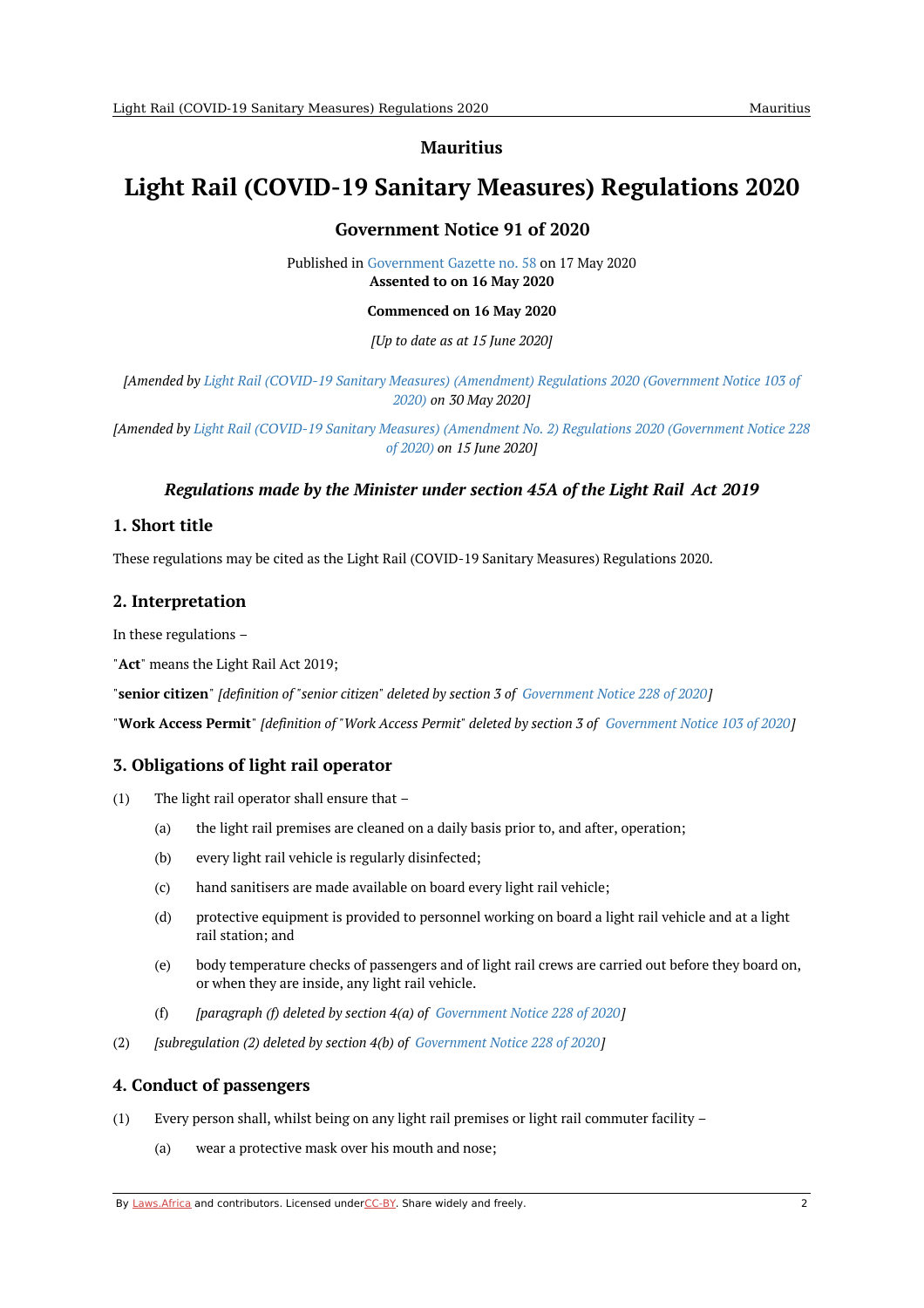*[paragraph (a) amended by section 4(a) of [Government](https://africanlii.org/akn/mu/act/gn/2020/103) Notice 103 of 2020]*

- (b) *[paragraph (b) deleted by section 5(a) of [Government](https://africanlii.org/akn/mu/act/gn/2020/228) Notice 228 of 2020]*
- (c) be subject to a body temperature check before boarding a light rail vehicle;
- (d) sanitise his hands upon acceding the light rail station and before boarding a light rail vehicle; and
- (e) abide by such other sanitary requirements as the light rail operator may determine.
- (2) Every passenger on board a light rail shall wear a protective face mask over his face and nose.

[subregulation (2) amended by section 4(b) of [Government](https://africanlii.org/akn/mu/act/gn/2020/103) Notice 103 of 2020 and substituted by section 5(b) of *[Government](https://africanlii.org/akn/mu/act/gn/2020/228) Notice 228 of 2020]*

#### <span id="page-2-0"></span>**5. \*\*\***

fregulation 5 substituted by section 5 of [Government](https://africanlii.org/akn/mu/act/gn/2020/103) Notice 103 of 2020 and repealed by section 6 of Government *Notice 228 of 2020]*

#### <span id="page-2-1"></span>**6. \*\*\***

*[regulation 6 repealed by section 6 of [Government](https://africanlii.org/akn/mu/act/gn/2020/228) Notice 228 of 2020]*

## <span id="page-2-2"></span>**7. Powers of authorised officers**

Where an authorised officer has reasonable grounds to suspect that a person has committed or attempted to commit, or is committing or attempting to commit, an offence under these regulations, the authorised officer may –

- (a) prevent that person from entering any light rail premises or from boarding any light rail vehicle;
- (b) remove that person from any light rail premises or from any light rail vehicle; and
- $(c)$ request that person to provide his name and address.

#### <span id="page-2-3"></span>**8. Offences**

- (1) Any person who –
	- (a) fails to wear a protective face mask on any light rail premises, on any light rail commuter facility or on board any light rail vehicle;
	- (b) *[paragraph (b) deleted by section 7(a) of [Government](https://africanlii.org/akn/mu/act/gn/2020/228) Notice 228 of 2020]*
	- (c) refuses to be subjected to a body temperature check before boarding a light rail vehicle;
	- (d) fails to sanitise his hands upon acceding the light rail premises or before boarding a light rail vehicle;
	- (e) removes, defaces, alters or otherwise interferes with any sticker, poster or notice which has been affixed in a light rail vehicle;
	- (f) threatens, molests, hinders or obstructs an authorised officer in the exercise of his powers under these regulations;
	- (g) provides false or misleading information to an authorised officer;
	- (h) fails to abide by such other sanitary requirements as the light rail operator may determine on any light rail premises, on any light rail commuter facility or on board any light rail vehicle; or
	- (i) otherwise contravenes these regulations,